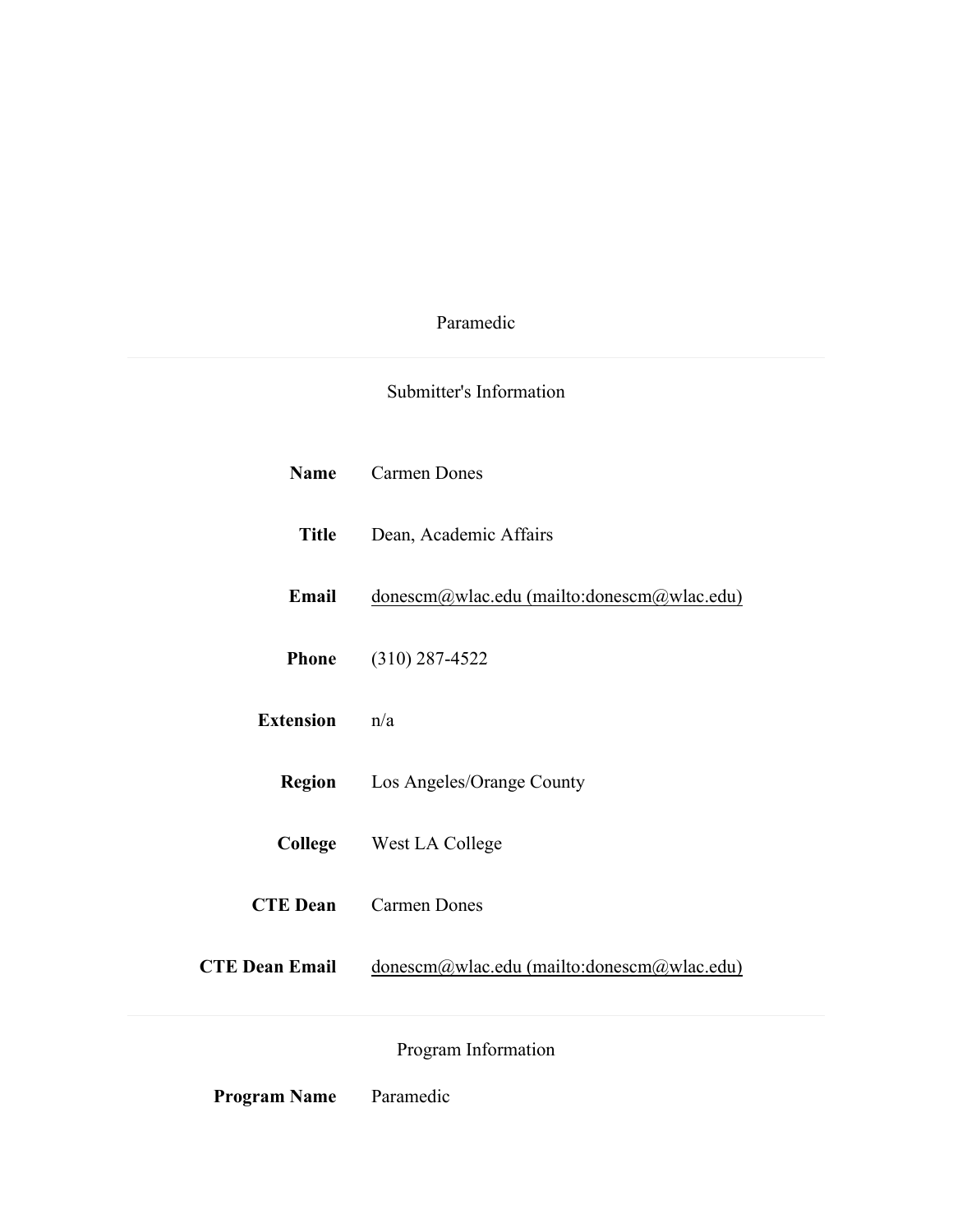| <b>Projected Start Date</b>                 | 2018-02-12                                                                                                                                                                                                                                                                                                                                                                                                                                                                                                                                                                                                                                                                                                                                                                    |
|---------------------------------------------|-------------------------------------------------------------------------------------------------------------------------------------------------------------------------------------------------------------------------------------------------------------------------------------------------------------------------------------------------------------------------------------------------------------------------------------------------------------------------------------------------------------------------------------------------------------------------------------------------------------------------------------------------------------------------------------------------------------------------------------------------------------------------------|
| <b>Program Type(s)</b>                      | Certificate of Achievement 18+ Semester (27+ Quarter)<br>Units                                                                                                                                                                                                                                                                                                                                                                                                                                                                                                                                                                                                                                                                                                                |
| <b>Certificate Required</b><br><b>Units</b> | 36                                                                                                                                                                                                                                                                                                                                                                                                                                                                                                                                                                                                                                                                                                                                                                            |
| <b>Units of Major Degree</b>                | n/a                                                                                                                                                                                                                                                                                                                                                                                                                                                                                                                                                                                                                                                                                                                                                                           |
| <b>Total Units for Degree</b>               | n/a                                                                                                                                                                                                                                                                                                                                                                                                                                                                                                                                                                                                                                                                                                                                                                           |
| <b>TOPs Code</b>                            | Emergency Medical Services (125000)                                                                                                                                                                                                                                                                                                                                                                                                                                                                                                                                                                                                                                                                                                                                           |
| <b>Program Goals</b>                        | To prepare competent entry-level Paramedics in the<br>cognitive (knowledge), psychomotor (skills), and affective<br>(behavior) learning domains with or without exit points at<br>the Advanced Emergency Medical Technician and/or<br>Emergency Medical Technician, and/or Emergency<br>Medical Responder levels.                                                                                                                                                                                                                                                                                                                                                                                                                                                             |
| <b>Program Description</b>                  | This certificate program will qualify students for licensure<br>as Paramedics in the State of California. The certificate<br>program is comprised of eight courses in three distinct<br>learning phases: didactic, clinical and field internship.<br>During the didactic phase, lecture presentations, return<br>demonstrations, and workshops are utilized. In the clinical<br>segment students are rotated through hospital clinical areas<br>and function on a one-to-one basis under direct supervision<br>of a nurse or physician. During the field internship phase,<br>the student is assigned to an active paramedic squad. While<br>in this rotation, the student will perform the full scope of<br>practice of a Paramedic under the supervision of a<br>preceptor. |
| <b>Program Requirements</b>                 | As required by California Code of Regulations Title 22,<br>students must possess a California Emergency Medical                                                                                                                                                                                                                                                                                                                                                                                                                                                                                                                                                                                                                                                               |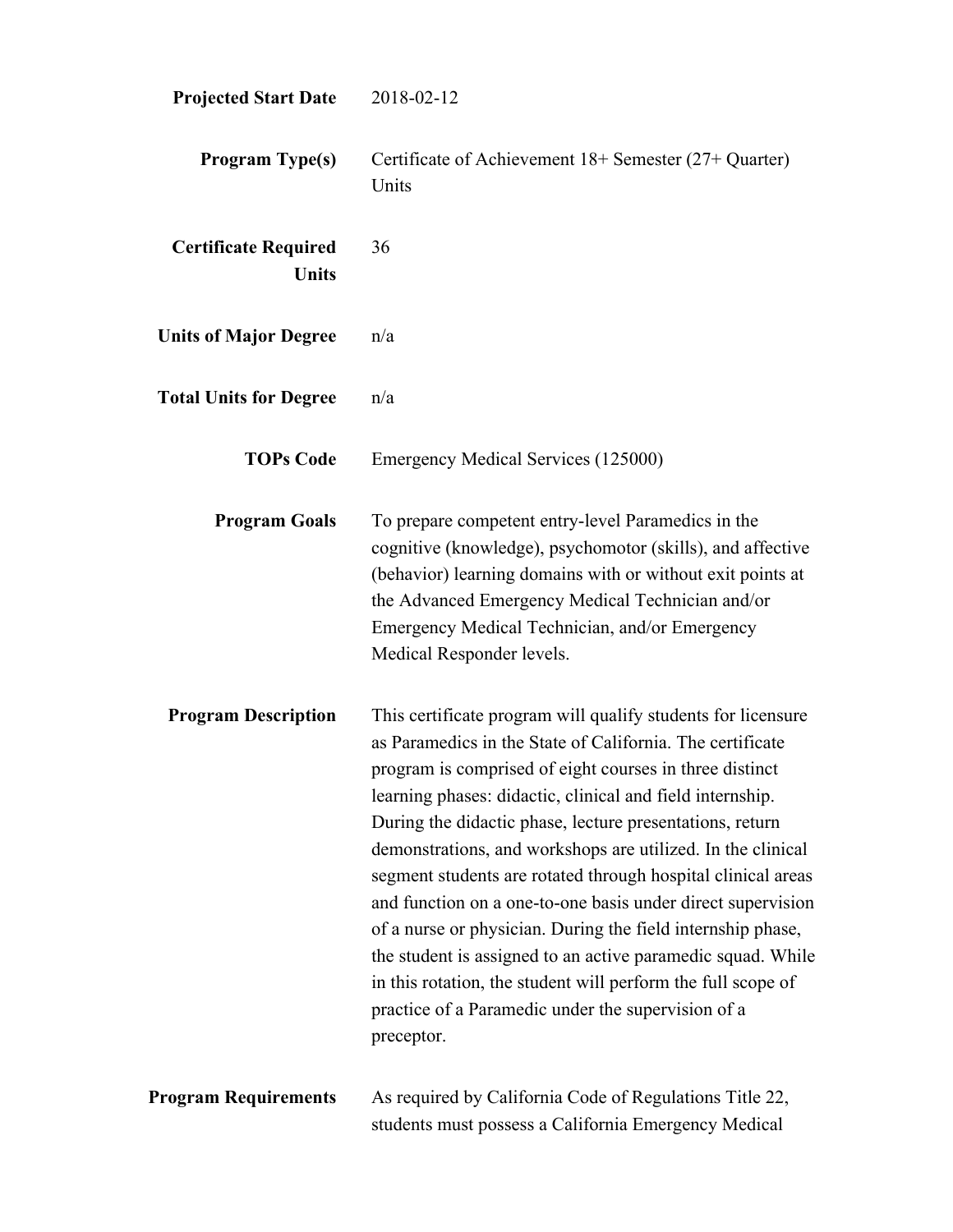|                            | Technician (EMT) certification to be eligible to participate, |
|----------------------------|---------------------------------------------------------------|
|                            | 6 months work experience as an EMT, valid driver's            |
|                            | license (class C) required. It is also strongly recommended   |
|                            | that the students complete the Pre-Paramedic Course           |
|                            | (Allied Health 53) prior to enrollment into the Paramedic     |
|                            | Program.                                                      |
|                            | (1) Possess a high school diploma or general education        |
|                            | equivalent; and                                               |
|                            | (2) possess a current basic cardiac life support (CPR) card   |
|                            | equivalent to the current                                     |
|                            | American Heart Association's Guidelines for                   |
|                            | Cardiopulmonary Resuscitation and                             |
|                            | Emergency Cardiovascular Care at the healthcare provider      |
|                            | level; and                                                    |
|                            | <b>Required Courses</b>                                       |
|                            | <b>Course Number Course Title Units</b>                       |
|                            | Allied Health-43 CO ANATOMY AND PHYSIOLOGY                    |
|                            | FOR EMERGENCY HEALTH CARE PERSONNEL 4.0                       |
|                            | Allied Health-44 CO INTRODUCTION TO                           |
|                            | <b>EMERGENCY MEDICAL SERVICE SYSTEMS 2.0</b>                  |
|                            | Allied Health-45 CO PATIENT ASSESSMENT AND                    |
|                            | <b>AIRWAY MANAGEMENT 2.0</b>                                  |
|                            | Allied Health-46 CO CARDIOLOOGY ASSESSMENT                    |
|                            | AND MEDICAL EMERGENCIES 6.0                                   |
|                            | Allied Health-47 CO EMERGENCY RESPONSE TO                     |
|                            | CRISIS 4.0                                                    |
|                            | Allied Health-48 CO MEDICAL EMERGENCIES AND                   |
|                            | PHARMACOLOGICAL INTERVENTIONS 5.0                             |
|                            | Allied Health-49 CO CLINICAL INTERNSHIP 4.0                   |
|                            | Allied Health-50 CO FIELD INTERNSHIP 9.0                      |
| <b>Program Projections</b> | 2018-50 Cert of Achivement                                    |
|                            | 2019-60 Cert of Achivement                                    |
|                            | 2020-70 Certi of Achivemen                                    |
| <b>Labor Market</b>        | Download EMT-Paramedic Nov17 (1).pdf                          |
| <b>Information</b>         | (/storage/lmi/122--EMT-Paramedic Nov17 (1).pdf)               |
|                            |                                                               |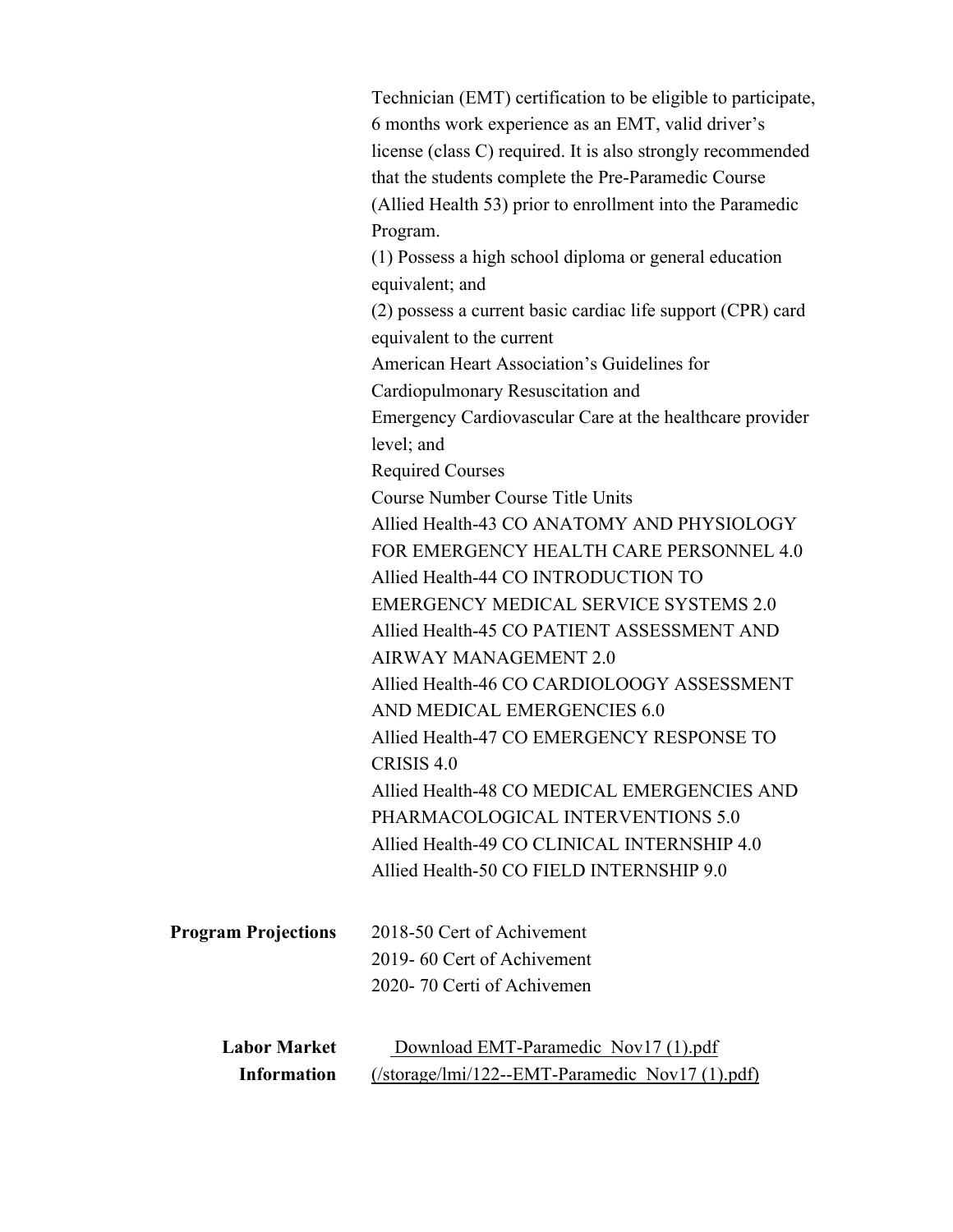| <b>Created At</b> | $01/31/18 - 04:01 \text{ PM}$ |
|-------------------|-------------------------------|
|                   |                               |

**Status Recommended**

Los Angeles/Orange County Region Specific Questions

| <b>District</b>                                                   | Los Angeles Community College District                                                                                                                                                                                                                                                                                                                                                                                                                                                                                                                                                                                                                                                                                                              |  |
|-------------------------------------------------------------------|-----------------------------------------------------------------------------------------------------------------------------------------------------------------------------------------------------------------------------------------------------------------------------------------------------------------------------------------------------------------------------------------------------------------------------------------------------------------------------------------------------------------------------------------------------------------------------------------------------------------------------------------------------------------------------------------------------------------------------------------------------|--|
| College                                                           | West Los Angeles College                                                                                                                                                                                                                                                                                                                                                                                                                                                                                                                                                                                                                                                                                                                            |  |
| <b>CRLC</b> Member                                                | <b>Carmen Dones</b>                                                                                                                                                                                                                                                                                                                                                                                                                                                                                                                                                                                                                                                                                                                                 |  |
| Email                                                             | Donescm@wlac.edu                                                                                                                                                                                                                                                                                                                                                                                                                                                                                                                                                                                                                                                                                                                                    |  |
| <b>Phone</b>                                                      | 3102874522                                                                                                                                                                                                                                                                                                                                                                                                                                                                                                                                                                                                                                                                                                                                          |  |
| <b>Reason for approval</b><br>request                             | New Program                                                                                                                                                                                                                                                                                                                                                                                                                                                                                                                                                                                                                                                                                                                                         |  |
| Place of program in<br>college's<br>curriculum/similar<br>program | Addiction Studies – Certificate of Achievement and<br>Associate Degree Autism Services Technician - Certificate<br>of Achievement and Associates Degree Certified Nursing<br>Assistant & Home Health Education Classes Emergency<br>Medical Technician Class Dental Hygiene - Bachelor of<br>Science Dental Assisting – Certificate of Achievement and<br>Associates Degree Medical Assisting - Certificate of<br>Achievement and Associates Degree Paramedicine -<br>Associate Degree Pharmacy Technician - Certificate of<br>Achievement and Associates Degree The EMT course and<br>Paramedic courses and Associate Degree appropriately fit<br>into the college's commitment to serving the employment<br>demand of partner's in the community. |  |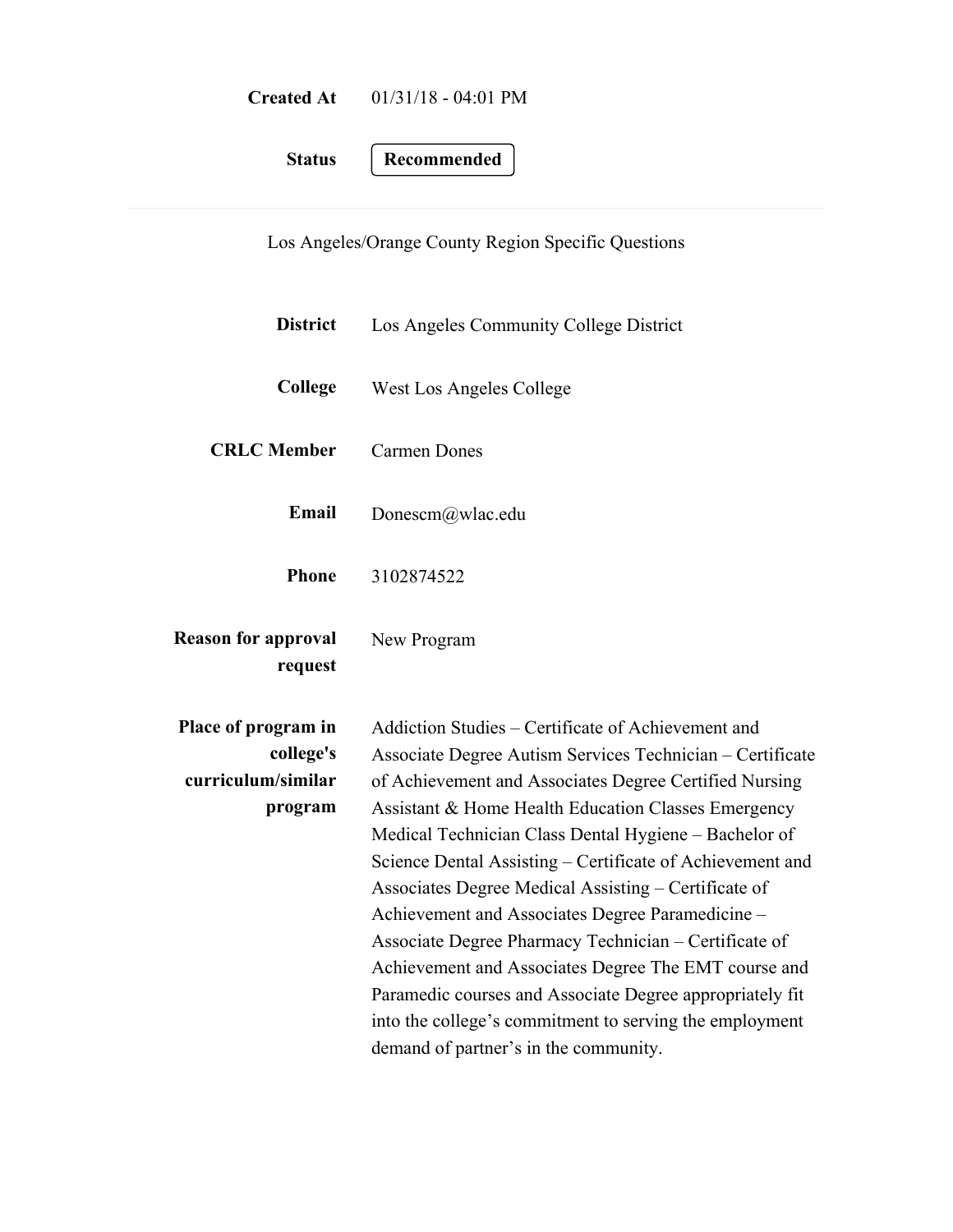| Similar programs at other<br>colleges in the Los<br><b>Angeles and Orange</b><br><b>County Region</b> | Over the past 15 years, West Los Angeles College has<br>offered paramedic courses in affiliation with UCLA. This<br>request for a certificate of achievement does not represent a<br>new program to Los Angeles and Orange County. This<br>request simply organizes the courses so students can earn a<br>certificate of achievement and have it annotated on their<br>transcript. Currently, students are able to earn an Associate<br>Degree in Paramedicine.<br>Los Angeles County community college associate<br>programs include Mount San Antonio College located on<br>the eastern edge of the county, the Paramedic Training<br>Institute which has partnered with El Camino College and<br>offering programs in Southwest Los Angeles, and West Los<br>Angeles College, through its affiliation with the UCLA,<br>offering programs in West Los Angeles area. Saddleback<br>College offers the only program in is located in Orange<br>County.<br>Collectively, these four community college programs have<br>and continue to meet the demands for licensed paramedics<br>in the Southern California area. |
|-------------------------------------------------------------------------------------------------------|---------------------------------------------------------------------------------------------------------------------------------------------------------------------------------------------------------------------------------------------------------------------------------------------------------------------------------------------------------------------------------------------------------------------------------------------------------------------------------------------------------------------------------------------------------------------------------------------------------------------------------------------------------------------------------------------------------------------------------------------------------------------------------------------------------------------------------------------------------------------------------------------------------------------------------------------------------------------------------------------------------------------------------------------------------------------------------------------------------------------|
| <b>Annual Enrollment</b><br>projects (non-duplicative)                                                | 2018-50 Cert of Achivement<br>2019-60 Cert of Achivement<br>2020-70 Certi of Achivement                                                                                                                                                                                                                                                                                                                                                                                                                                                                                                                                                                                                                                                                                                                                                                                                                                                                                                                                                                                                                             |
| <b>Advisory Minutes</b>                                                                               | Download Paramedic Community Advisory Minutes<br>1-10-18.pdf (/storage/Los Angeles/Orange County/122-155-<br>389-Paramedic Community Advisory Minutes 1-10-18.pdf)                                                                                                                                                                                                                                                                                                                                                                                                                                                                                                                                                                                                                                                                                                                                                                                                                                                                                                                                                  |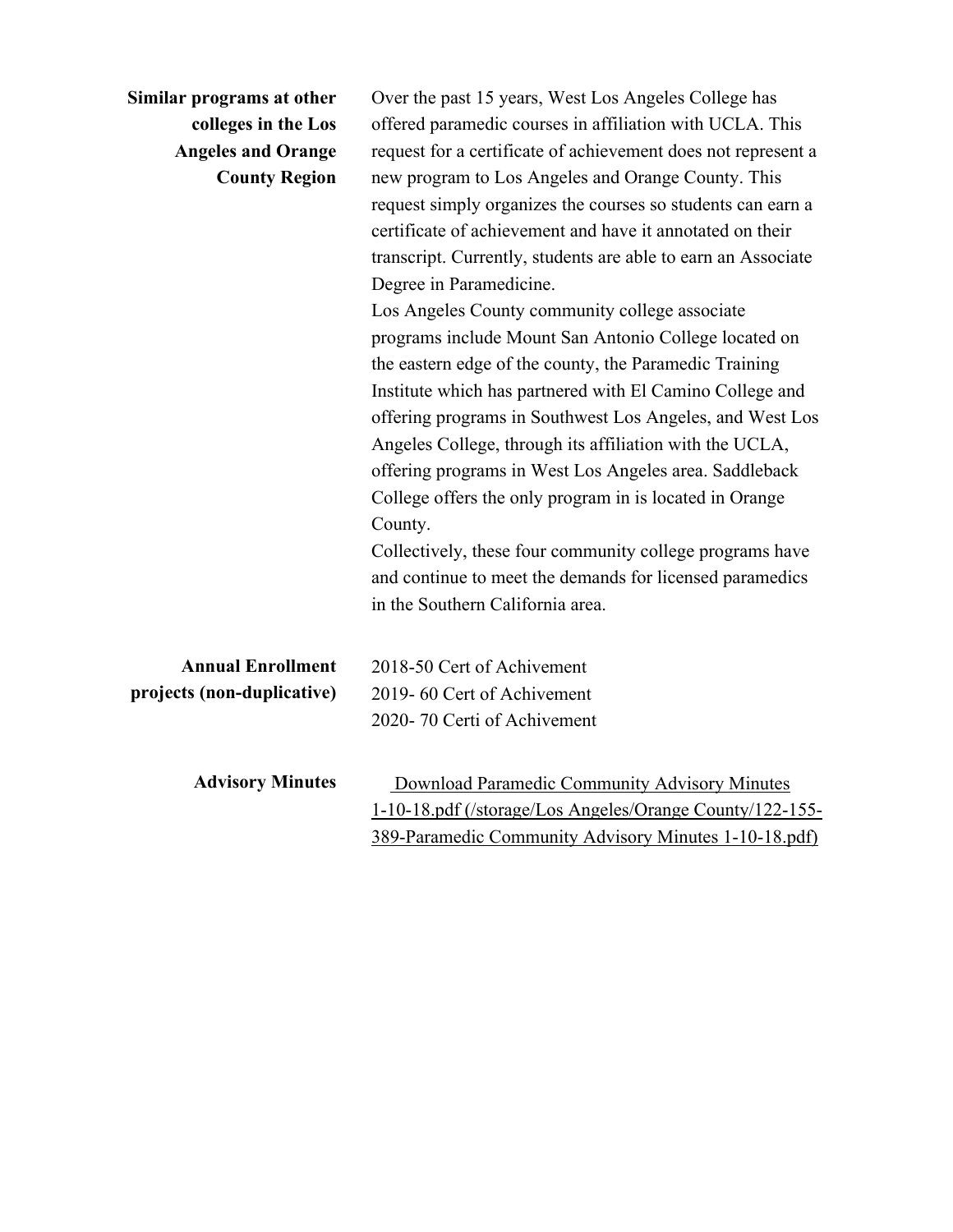

# **EMT-Paramedic**

**November 2017**

**Prepared by the Los Angeles/Orange County Center of Excellence for Labor Market Research**

### **Occupation Codes and Descriptions**

Currently, there is one occupation in the standard occupational classification (SOC) system related to emergency medical technicians (EMT) and paramedics. The occupation title and description, as well as reported job titles are included in Exhibit 1.

| <b>SOC Code</b> | <b>Title</b>                                                 | <b>Description</b>                                                                                                                                                      | <b>Sample of Reported Job Titles</b>                                                                                                                                                                                                                                                                                                                                                                                                                    |  |  |
|-----------------|--------------------------------------------------------------|-------------------------------------------------------------------------------------------------------------------------------------------------------------------------|---------------------------------------------------------------------------------------------------------------------------------------------------------------------------------------------------------------------------------------------------------------------------------------------------------------------------------------------------------------------------------------------------------------------------------------------------------|--|--|
| 29-2041         | Emergency<br>Medical<br>Technicians and<br><b>Paramedics</b> | Assess injuries,<br>administer<br>emergency medical<br>care, and extricate<br>trapped<br>individuals.<br>Transport injured or<br>sick persons to<br>medical facilities. | Emergency Medical Technician (EMT);<br>Emergency Medical Technician, Basic<br>(EMT, B); Emergency Medical<br>Technician/Driver (EMT/DRIVER); EMT<br>Intermediate (Emergency Medical<br>Technician, Intermediate); EMT,<br>Paramedic (Emergency Medical<br>Technician, Paramedic);<br><b>EMT/Dispatcher (Emergency Medical</b><br>Technician/Dispatcher); First<br>Responder; Flight Paramedic; Multi<br>Care Technician (Multi Care Tech);<br>Paramedic |  |  |

#### **Exhibit 1 – Occupations, descriptions and sample job titles**

Source: O\*NET Online

#### **Current and Future Employment**

In Los Angeles County, the number of EMT and paramedic jobs are expected to increase by 21% over the next five years. More than 400 job opportunities will be available annually for this occupation through 2021 due to new job growth and replacement need (e.g., retirements). Exhibit 2 contains detailed employment projections data for this occupation.

| <b>Exhibit 2 - Five-year projections for EMT &amp; Paramedics in Los Angeles County</b> |  |  |  |
|-----------------------------------------------------------------------------------------|--|--|--|
|                                                                                         |  |  |  |

| <b>SOC</b> | <b>Occupation</b>                                      | 2016<br>Jobs | 2021<br>Jobs | $2016 -$<br>2021<br><b>Change</b> | $2016 -$<br>2021 %<br>Change | Annual<br><b>Openings</b> |
|------------|--------------------------------------------------------|--------------|--------------|-----------------------------------|------------------------------|---------------------------|
| 29-2041    | <b>Emergency Medical Technicians</b><br>and Paramedics | 4,443        | 5,392        | 949                               | 21%                          | 428                       |

Source: Economic Modeling Specialists International (EMSI)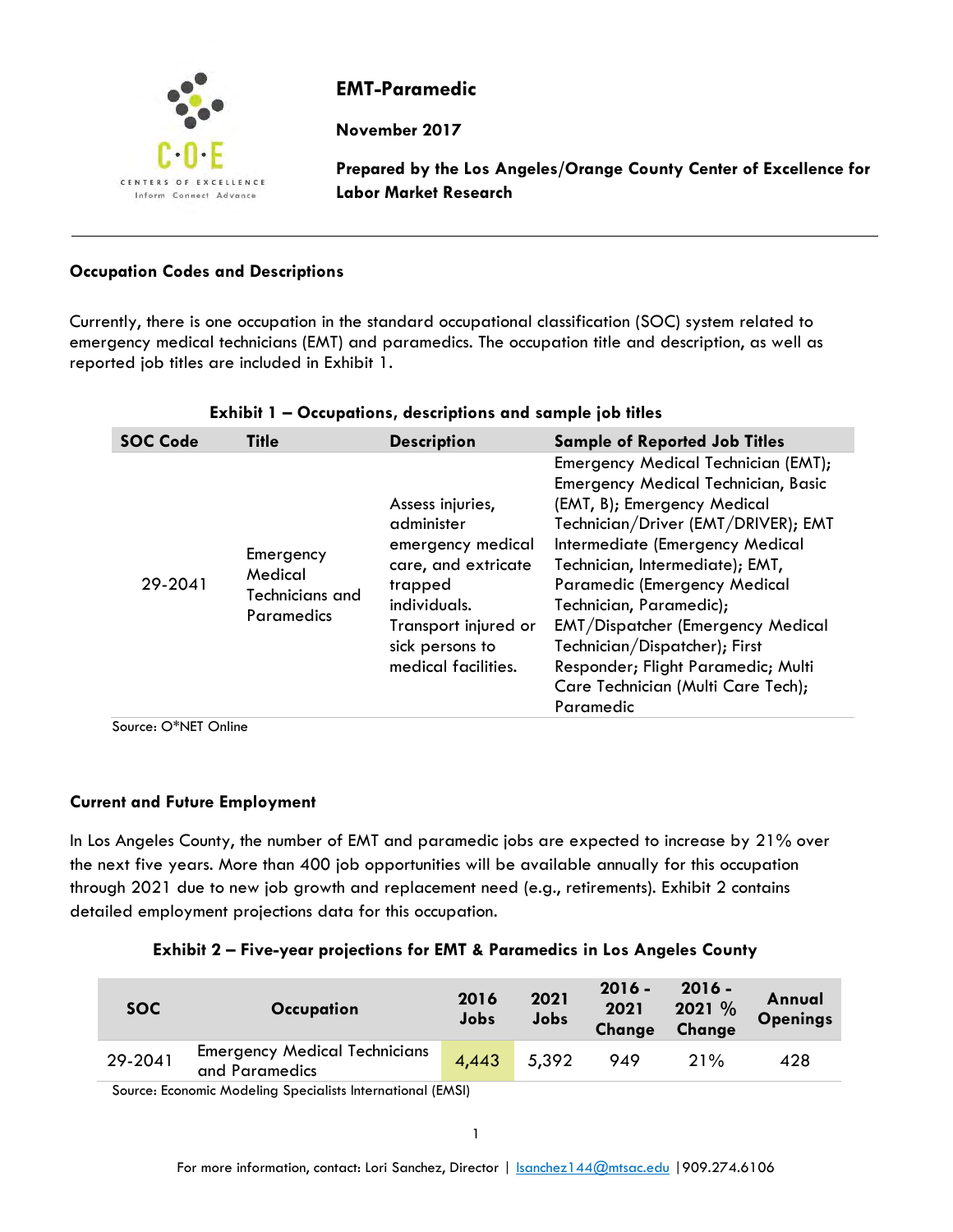## **Earnings**

In Los Angeles County, the entry-level average wage for EMT and paramedics is \$10.88 per hour, which is **below** the MIT Living Wage<sup>1</sup> estimate of \$13.08 per hour for a single adult. The average annual earnings for this occupation in the region is \$39,062 per year, assuming full-time employment.

Exhibit 3 contains hourly wages and annual average earnings for these occupations. Entry-level hourly earnings is represented by the  $10<sup>th</sup>$  percentile of wages, median hourly earnings is represented by the  $50<sup>th</sup>$  percentile of wages, and experienced hourly earnings is represented by the 90<sup>th</sup> percentile of wages, demonstrating various levels of employment.

| SOC.    | Occupation                                                         | <b>Entry-Level</b><br><b>Hourly</b><br><b>Earnings</b> | Median<br>Hourly<br><b>Earnings</b> | <b>Experienced</b><br>Hourly<br><b>Earnings</b> | Average<br>Annual<br><b>Earnings</b> |  |
|---------|--------------------------------------------------------------------|--------------------------------------------------------|-------------------------------------|-------------------------------------------------|--------------------------------------|--|
| 29-2041 | <b>Emergency Medical</b><br><b>Technicians and Paramedics</b>      | \$10.88                                                | \$17.22                             | \$29.26                                         | \$39,062                             |  |
|         | Carriera - Facerente Mardelton, Corretalteta lotano estabel (FMCB) |                                                        |                                     |                                                 |                                      |  |

# **Exhibit 3 – Earnings for EMT-Paramedics in Los Angeles County, 2016-2021**

Source: Economic Modeling Specialists International (EMSI)

### **Employer Job Postings**

In this research brief, real-time labor market information is used to provide a more nuanced view of the current job market, as it captures job advertisements for occupations relevant to the field of study. Employer job postings are consulted to understand who is employing EMT and paramedics, and what they are looking for in potential candidates. To identify job postings related to EMT and paramedics, the SOC code 29-2041 was used.

#### *Top Occupations*

 $\overline{\phantom{a}}$ 

In 2016, there were 1,382 employer postings for EMT and paramedics. There were 749 job postings for the same occupation in 2015, and 318 job postings in 2014.

|         | <b>SOC Code Occupation</b>                          | <b>Job Postings,</b><br>Full Year 2016 |
|---------|-----------------------------------------------------|----------------------------------------|
| 29-2041 | <b>Emergency Medical Technicians and Paramedics</b> | 1.382                                  |
|         | Source: Labor Insight/Jobs (Burning Glass)          |                                        |

# **Exhibit 4 – Top occupations in job postings (n=1,382)**

<sup>1</sup> MIT Living Wage Calculator. http://livingwage.mit.edu/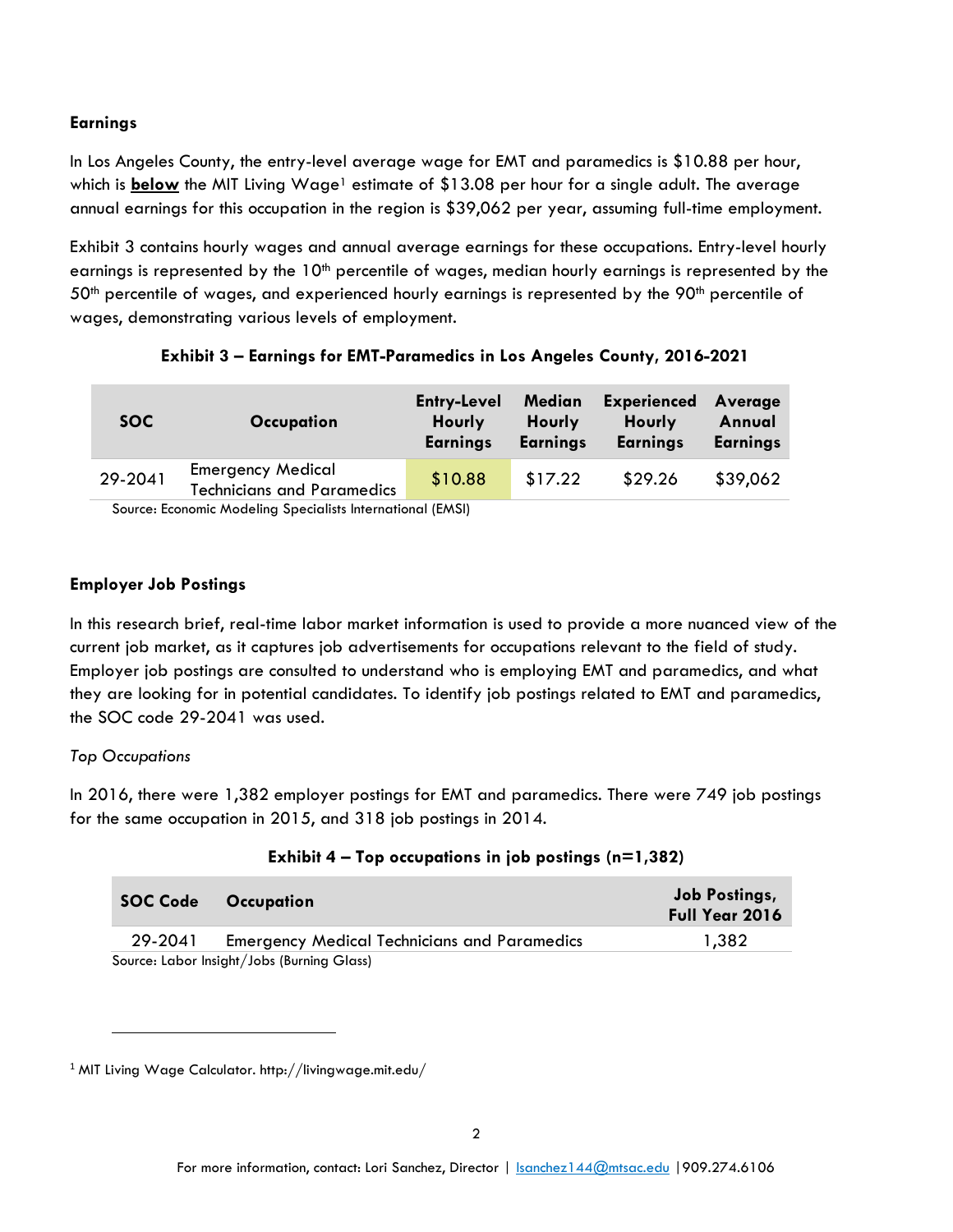#### *Top Titles*

The top job titles for employers posting ads for EMT and paramedics are listed in Exhibit 5. EMT is mentioned as the job title in 41% of all relevant job postings (1,382 postings).

| <b>Title</b>                                  | <b>Job Postings,</b><br>Full Year 2016 |
|-----------------------------------------------|----------------------------------------|
| EMT                                           | 568                                    |
| <b>Emergency Medicine Physician</b>           | 323                                    |
| Emergency Room - Travel RN                    | 86                                     |
| Paramedic                                     | 62                                     |
| <b>Emergency Medicine Physician Assistant</b> | 45                                     |
| Medical Technician                            | 40                                     |
| Source: Labor Insight (John (Burning Class)   |                                        |

|  | Exhibit $5 -$ Job titles (n=1,382) |  |  |  |
|--|------------------------------------|--|--|--|
|--|------------------------------------|--|--|--|

Source: Labor Insight/Jobs (Burning Glass)

#### *Top Employers*

Exhibit 6 lists the major employers hiring EMT and paramedic professionals. Top employers postings job ads included Envision, the University of Southern California, Providence Health & Services, CEP America, Liberty Ambulance, and AMR. The top worksite cities in the region for these occupations were Los Angeles, Long Beach, and Glendale.

| <b>Employer</b>                   | <b>Job Postings,</b><br>Full Year 2016 |
|-----------------------------------|----------------------------------------|
| Envision                          | 33                                     |
| University of Southern California | 19                                     |
| Providence Health & Services      | 16                                     |
| Cep America                       | 12                                     |
| Liberty Ambulance                 | 10                                     |
|                                   | 8                                      |

#### **Exhibit 6 – Top employers (n=270)**

Source: Labor Insight/Jobs (Burning Glass)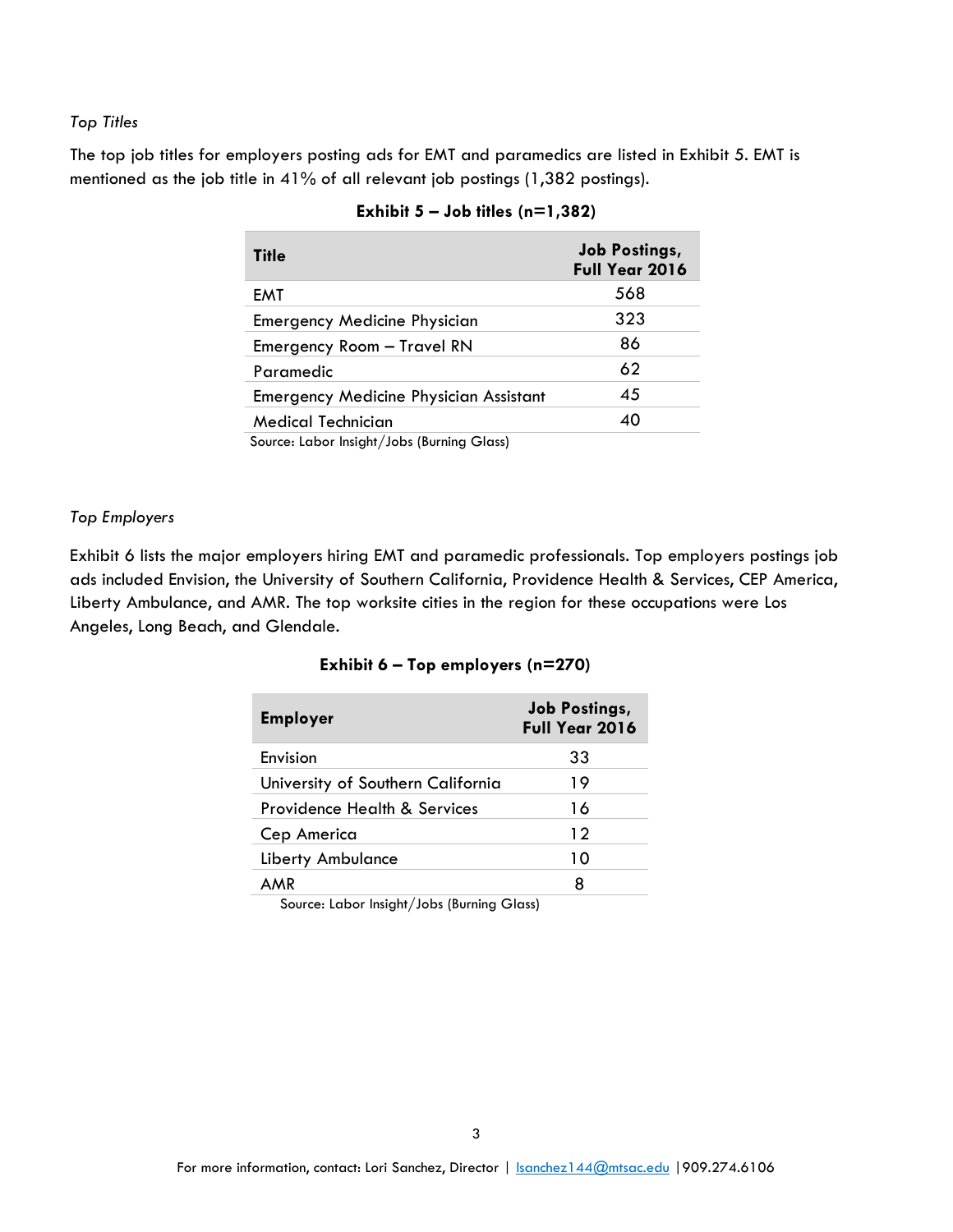### *Certifications and Skills*

Emergency Medical Technician (EMT) is the most sought after certification for this occupation, and was included in 37% of the postings that specified a certification. Other certifications that were largely present on postings were board certified/board eligible (26% of postings) and emergency medicine (16%). Job-specific skills desired by employers are: emergency medicine, advanced cardiac life support, CPR, critical care, and patient care.

| <b>Certifications</b>                                                                                                                                                           | <b>Job Postings,</b><br>Full Year 2016 | <b>Skills</b>                                  | <b>Job Postings,</b><br>Full Year 2016 |
|---------------------------------------------------------------------------------------------------------------------------------------------------------------------------------|----------------------------------------|------------------------------------------------|----------------------------------------|
| Emergency Medical Technician (EMT)                                                                                                                                              | 232                                    | <b>Emergency Medicine</b>                      | 272                                    |
| <b>Board Certified/Board Eligible</b>                                                                                                                                           | 159                                    | <b>Advanced Cardiac Life</b><br>Support (ACLS) | 129                                    |
| <b>Emergency Medicine</b>                                                                                                                                                       | 102                                    | Cardiopulmonary<br><b>Resuscitation (CPR)</b>  | 86                                     |
| <b>Advanced Cardiac Life Support</b><br>(ACLS) Certification                                                                                                                    | 59                                     | <b>Critical Care</b>                           | 85                                     |
| <b>Nurse Practitioner</b><br>$\mathcal{C}$ and the set of the set of $\mathcal{C}$ is the set of $\mathcal{C}$ is the set of the set of $\mathcal{C}$ is a set of $\mathcal{C}$ | 58                                     | <b>Patient Care</b>                            | 82                                     |

## **Exhibit 7 –Job certifications (n=622) and job skills (n=403)**

Source: Labor Insight/Jobs (Burning Glass)

### *Advertised Education Levels*

Exhibit 8 displays the education level requested by employers in online job ads. The majority of employers were looking for a candidate with an associate degree. Approximately 88% of job postings did not specify a level of education.

# **Exhibit 8 – 2016 Online job ads with minimum advertised education requirements for EMT and Paramedics (n=169)**



Source: Labor Insight/Jobs (Burning Glass)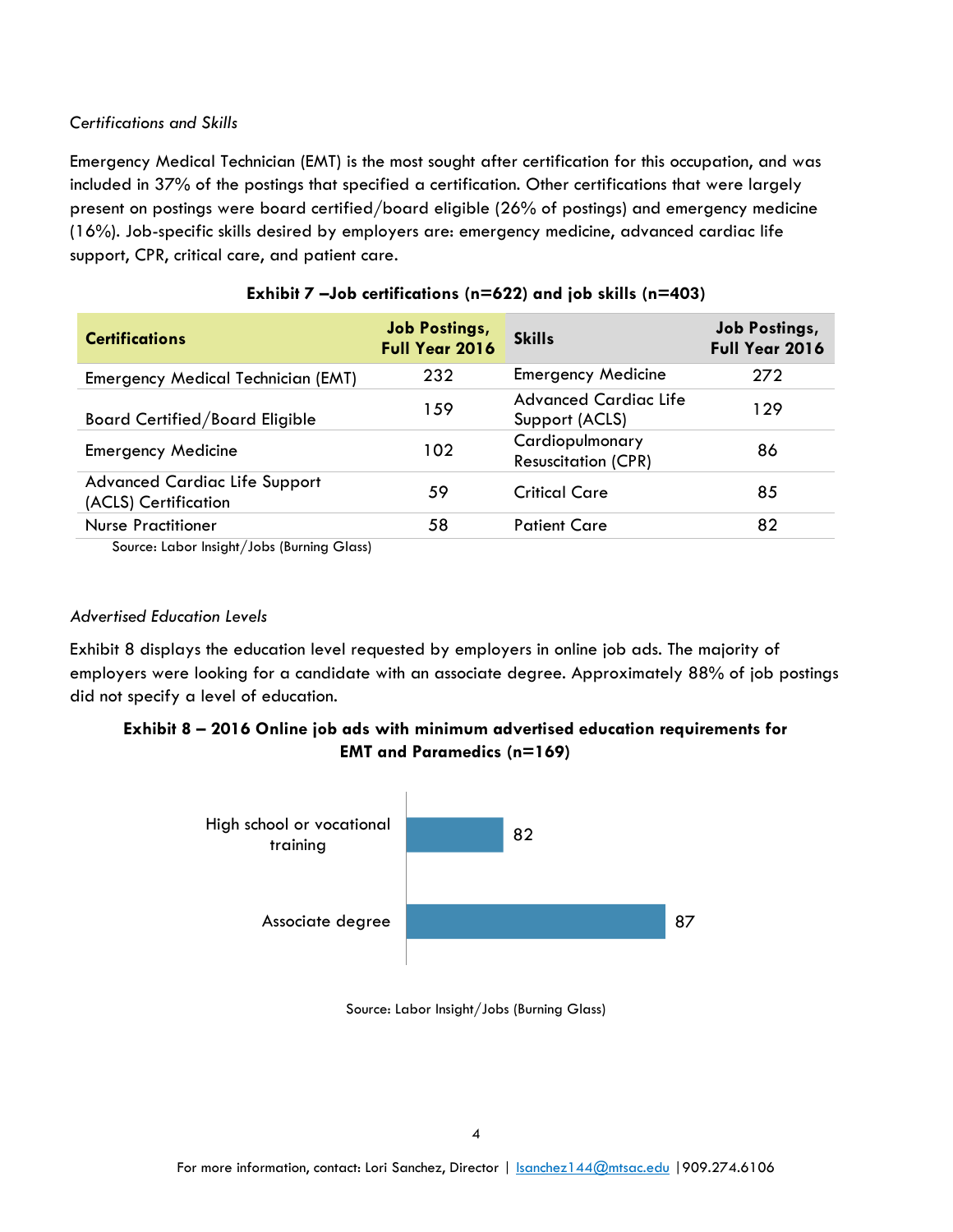### **Industry Concentration**

EMT and paramedic jobs in Los Angeles County are most often found in the ambulance services industry (59% of total jobs in the industry). Exhibit 9 shows the industries that are the largest employers of EMT and paramedics in Los Angeles County.

| <b>NAICS</b><br>$(6-Digit)$ | <b>Industry</b>                                     | <b>Occupation</b><br>Group Jobs in<br><b>Industry</b> | $%$ of<br><b>Occupation</b><br><b>Group in</b><br>Industry |
|-----------------------------|-----------------------------------------------------|-------------------------------------------------------|------------------------------------------------------------|
| 621910                      | <b>Ambulance Services</b>                           | 2,634                                                 | 59%                                                        |
| 903999                      | Local Government, Excluding Education and Hospitals | 1,000                                                 | 22%                                                        |
| 622110                      | <b>General Medical and Surgical Hospitals</b>       | 362                                                   | 8%                                                         |
| 903622                      | <b>Hospitals (Local Government)</b>                 | 143                                                   | 3%                                                         |

**Exhibit 9 – Industries with the largest number of EMT and Paramedics, 2016**

# **Education and Training**

Exhibit 10 shows the typical entry-level education requirement for the occupation of interest, along with the typical on-the-job training, and percentage of workers in the field who hold a community college award or have completed some postsecondary courses. About 68% of the workforce in this occupation has completed some community college education as their highest level of education.

# **Exhibit 10 – Education and training requirements 2015-2020**

| SOC.    | <b>Occupation</b>                                             | <b>Typical entry-</b><br>level education | <b>Typical on-the-</b><br>job training | % of Community College<br><b>Award Holder or Some</b><br><b>Postsecondary Coursework</b> |
|---------|---------------------------------------------------------------|------------------------------------------|----------------------------------------|------------------------------------------------------------------------------------------|
| 29-2041 | <b>Emergency Medical</b><br><b>Technicians and Paramedics</b> | Postsecondary<br>nondegree award         | None                                   | 68%                                                                                      |

Source: Economic Modeling Specialists International, Bureau of Labor Statistics Employment Projections (Educational Attainment)

Currently, there are two community colleges in Los Angeles County that train students to become EMT and paramedics. Exhibit 11 displays the headcount and annual average community college awards for each of the colleges training in this field. Headcount is the actual number of students enrolled, regardless of credit hours. It is also important to note that an award is not equivalent to a single person in search of a job opening, since a student may earn more than one award (e.g. an associate degree and a certificate).

Between 2012-2015, the total annual average community college awards conferred was 89 (10 associate degrees and 79 certificates) across one programs: Paramedic (1251.00).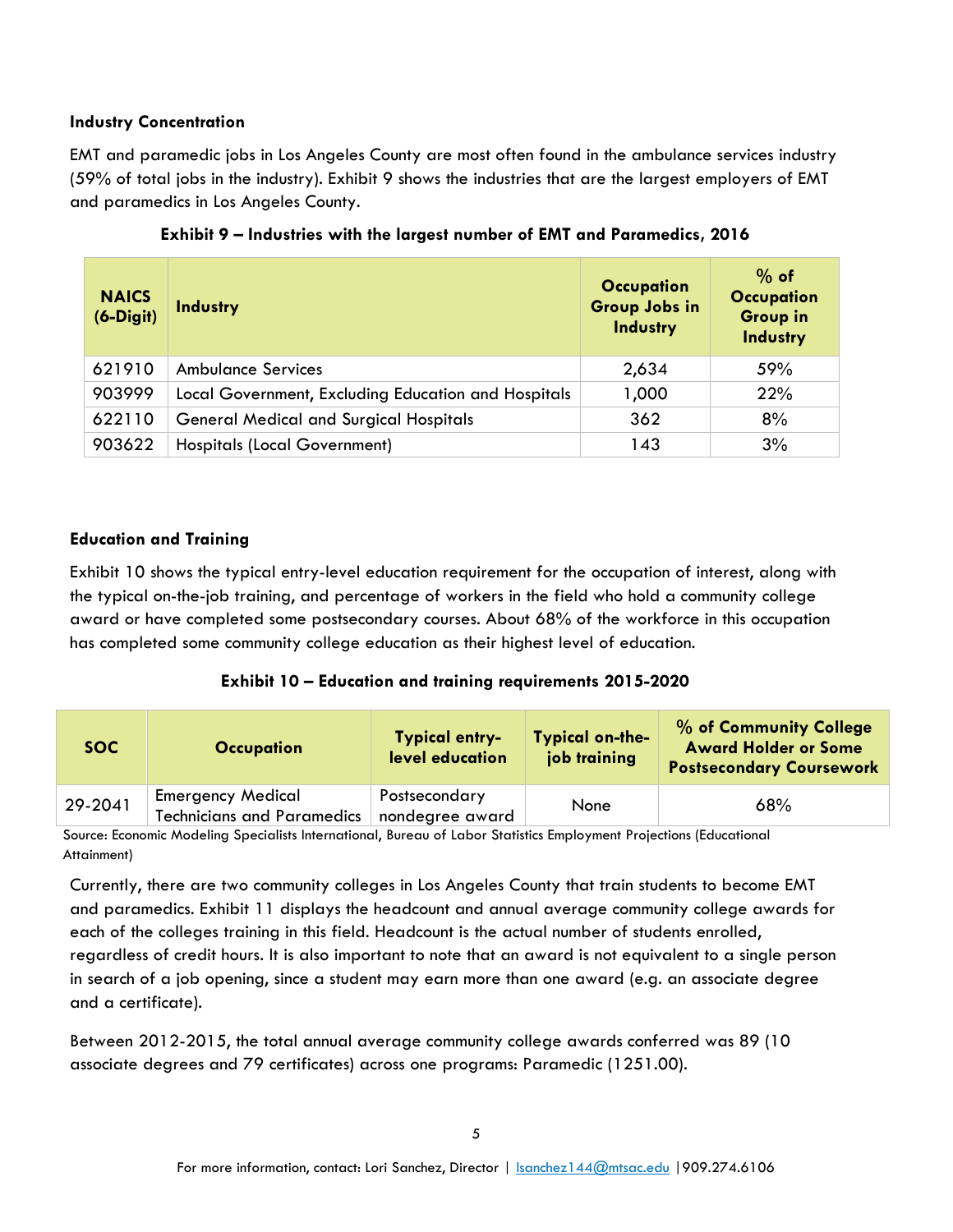| 2012-2015 Annual Average  |           |                |                                |                                                  |                                   |                                                    |
|---------------------------|-----------|----------------|--------------------------------|--------------------------------------------------|-----------------------------------|----------------------------------------------------|
| <b>TOP</b><br><b>Code</b> | Program   | <b>College</b> | <b>CCC</b><br><b>Headcount</b> | <b>CCC</b><br><b>Associate</b><br><b>Degrees</b> | <b>CCC</b><br><b>Certificates</b> | <b>Total</b><br><b>Average</b><br><b>CC Awards</b> |
| 1251.00                   | Paramedic | El Camino      | 184                            | 3                                                | 36                                | 39                                                 |
|                           |           | Mt San Antonio | 144                            | 7                                                | 43                                | 50                                                 |
|                           |           | Total          | 328                            | 10                                               | 79                                | 89                                                 |

## **Exhibit 11 – CCC Student Awards (by TOP and College)**

Source: California Community Colleges Chancellor's Office MIS Data Mart

#### **Student Outcomes**

The CTE LaunchBoard provides student outcome data on the effectiveness of CTE programs. The following student outcome information was collected from exiters of the Paramedic Taxonomy of Program (TOP) code (1251.00) in Los Angeles County for the 2014-15 academic year.

- The median annual wage after program completion is \$46,900
- 74% of students are earning a living wage
- 92% of students are employed within six months after completing a program

Source: CTE LaunchBoard

#### **Sources**

O\*Net Online, Labor Insight/Jobs (Burning Glass), Economic Modeling Specialists International (EMSI), MIT Living Wage Calculator, Bureau of Labor Statistics (BLS) Education Attainment, California Community Colleges Chancellor's Office Management Information Systems (MIS) Data Mart, CTE LaunchBoard, Statewide CTE Outcomes Survey, Employment Development Department Unemployment Insurance Dataset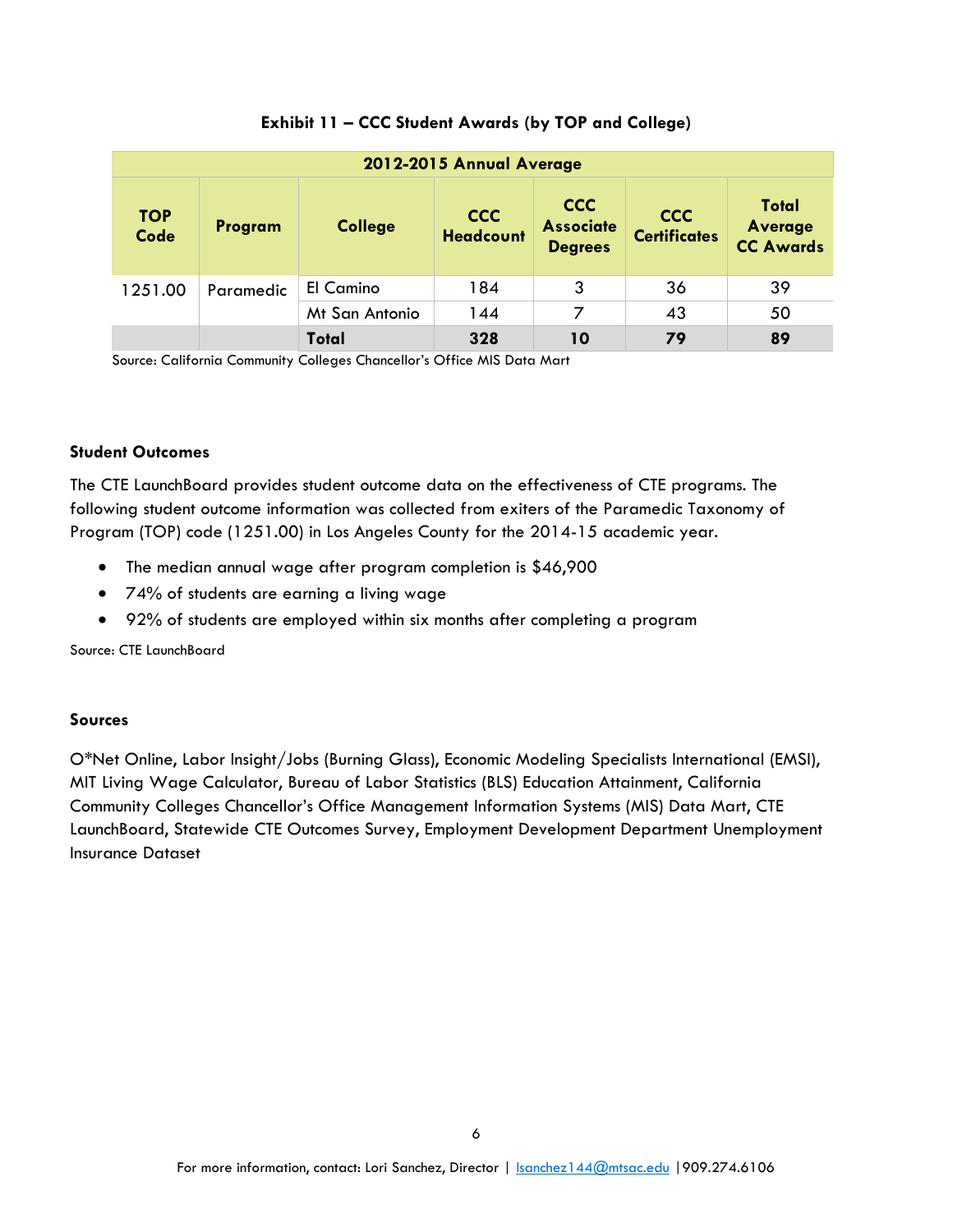#### **Notes**

Data included in this analysis represents the labor market demand for positions most closely related to emergency medical technicians and paramedics. Standard occupational classification (SOC) codes were chosen based on the national education level required for employment (associate degree and postsecondary certificate) as well as the proportion of current workers who hold a community college award or have had some community college training. This selection process narrows the labor market analysis to the most relevant employment opportunities for students with community college education and/or training.

Traditional labor market information was used to show current and projected employment based on data trends, as well as annual average awards granted by regional community colleges. Real-time labor market information captures job post advertisements for occupations relevant to the field of study and should not be used to establish current job openings, because the numbers may include duplicate job postings or postings intended to gather a pool of applicants. Real-time labor market information can signal demand and show what employers are looking for in potential employees, but is not a perfect measure of the quantity of open positions.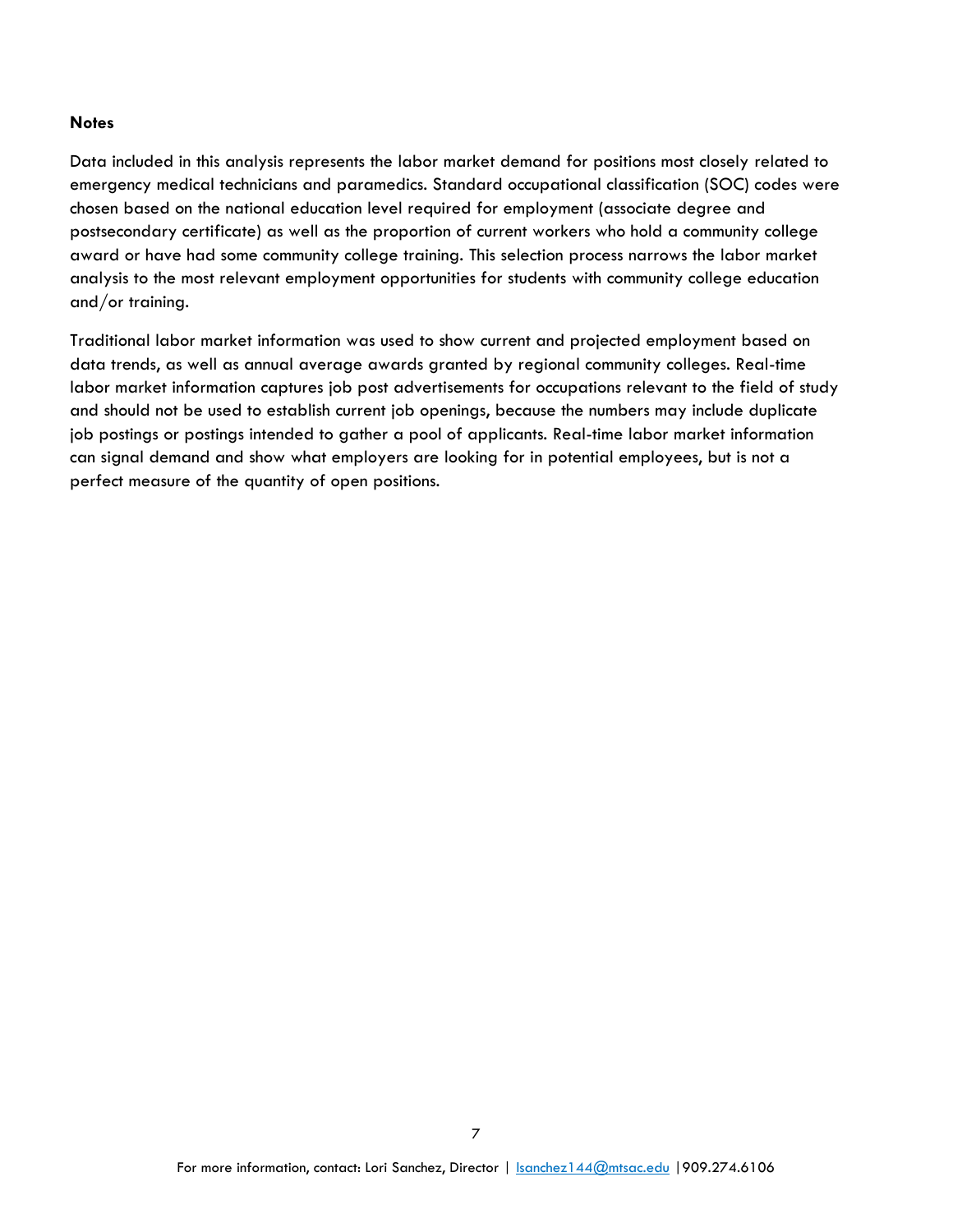# Paramedic Community Advisory Minutes January 10, 2018, 9am – 12 noon

# **In attendance:**

| Dr. Clayton Kazan, Medical Director, LACOFD                        | Chief Ken Leasure, Battalion Chief, Monterey Park Fire     |
|--------------------------------------------------------------------|------------------------------------------------------------|
| Dr. Steve Rottman, Medical Director, UCLA CPC                      | Jessica Strange, Prehospital Care Coordinator              |
| Dr. Greg Hendey, Chair, UCLA Emergency Medicine                    | Dr. Parisa Partownavid, UCLA OR Director of Surgery Center |
| Chief Cody Smith, Battalion Chief, Glendale Fire                   | Dorothy Harat, Medical Director, PTI Paramedic Prgm        |
| Captain Andrew Gano, Glendale Fire                                 | PM/FF Sara Rathbun, LACoFD                                 |
| Ms. Jean Campbell-Morgan, MTM Scholarship Committee;               | Kristina Hong, Prehospital Care Coordinator                |
| Dave Page, Director, Prehospital Care Research Forum at UCLA       | Dr. Atilla Uner, UCLA CPC                                  |
| Joan Lockwood, Program Approvals, LA County EMS Agency             | Chief Wes Anzai, LACoFD                                    |
| Lucy Hickey, Chief, Certification and Program Approvals, LA County | Ms. Marianne Newby, Associate Director, UCLA CPC San       |
| <b>EMS Agency</b>                                                  | Gabriel/South Bay FD Consortium                            |
| Mr. Todd LeGassick, Executive Director, UCLA CPC                   | Captain Victor Torres, LACoFD                              |
| Ms. Evelyn Hallford, Program Director, UCLA CPC                    | Dr. Baxter Larmon, Director Emeritus, UCLA CPC             |
| Mr. Mark Malonzo, Educator/Coordinator, UCLA CPC                   | Cindy Guardado, Prehospital Care Coordinator, Long Beach   |
| Dr. Heather Davis, Associate Director, UCLA CPC                    | Memorial                                                   |
| Jenna Ramono, WLAC Adjunct Instructor                              | Chief Jon O'Brien, LACOFD                                  |
| William Dunne, Director, UCLA Security                             | Lt. Mark Littlestone, UCLA Police                          |
| Chief (retired) Deputy Mike Metro, LACoFD                          | Chief Dave White, Fire Chief, Culver City                  |
| Mr. Carlos Sermeno, Chair, WLAC Health Sciences                    |                                                            |

| Agenda                                                                     | <b>Discussion/Action</b>                                     |
|----------------------------------------------------------------------------|--------------------------------------------------------------|
| Call to Order (9:05am)                                                     | Mr. Todd LeGassick called the meeting to order.              |
| Welcome & Introductions Mr. Todd LeGassick, Dr. Heather Davis,             | Mr. LeGassick and Dr. Heather Davis welcomed all             |
| <b>Associate Director</b>                                                  | stakeholders. Dr. Davis introduced Ms. Evelyn Hallford, the  |
| Introduction of new Program Director, Evelyn Hallford<br>$\bullet$         | new paramedic program director.                              |
| Purpose of Advisory Committee Dr. Steve Rottman, Medical Director &        | Dr. Steven Rottman re-introduced the purpose of the          |
| <b>Committee Chair</b>                                                     | committee and asked that the terminal goal statement be      |
| Purpose of the Community Advisory Committee<br>$\bullet$                   | discussed and reaffirmed. All community advisory board       |
| Terminal program goal statement discussion then reaffirmation<br>$\bullet$ | members were in support of it.                               |
| Annual Report for Commission on Accreditation, Dr. Atilla Uner             | Dr. Uner reviewed the current benchmarks for clinical and    |
| Benchmarks, how they are determined, and any suggestion for<br>$\bullet$   | field experience. Discussion focused on the differences      |
| changes                                                                    | between the national recommended goals and the programs      |
| Report on impact of adopting airway recommendations<br>$\bullet$           | -- most were higher, some were lower (ie, patients with      |
| Correction on human intubation goal (live tissue v. cadaver)<br>$\bullet$  | behavioral complaints). Discussion about student's           |
| Current status of airway management practice in LA and CA<br>$\bullet$     | recording of additional procedures/patients after a goal was |